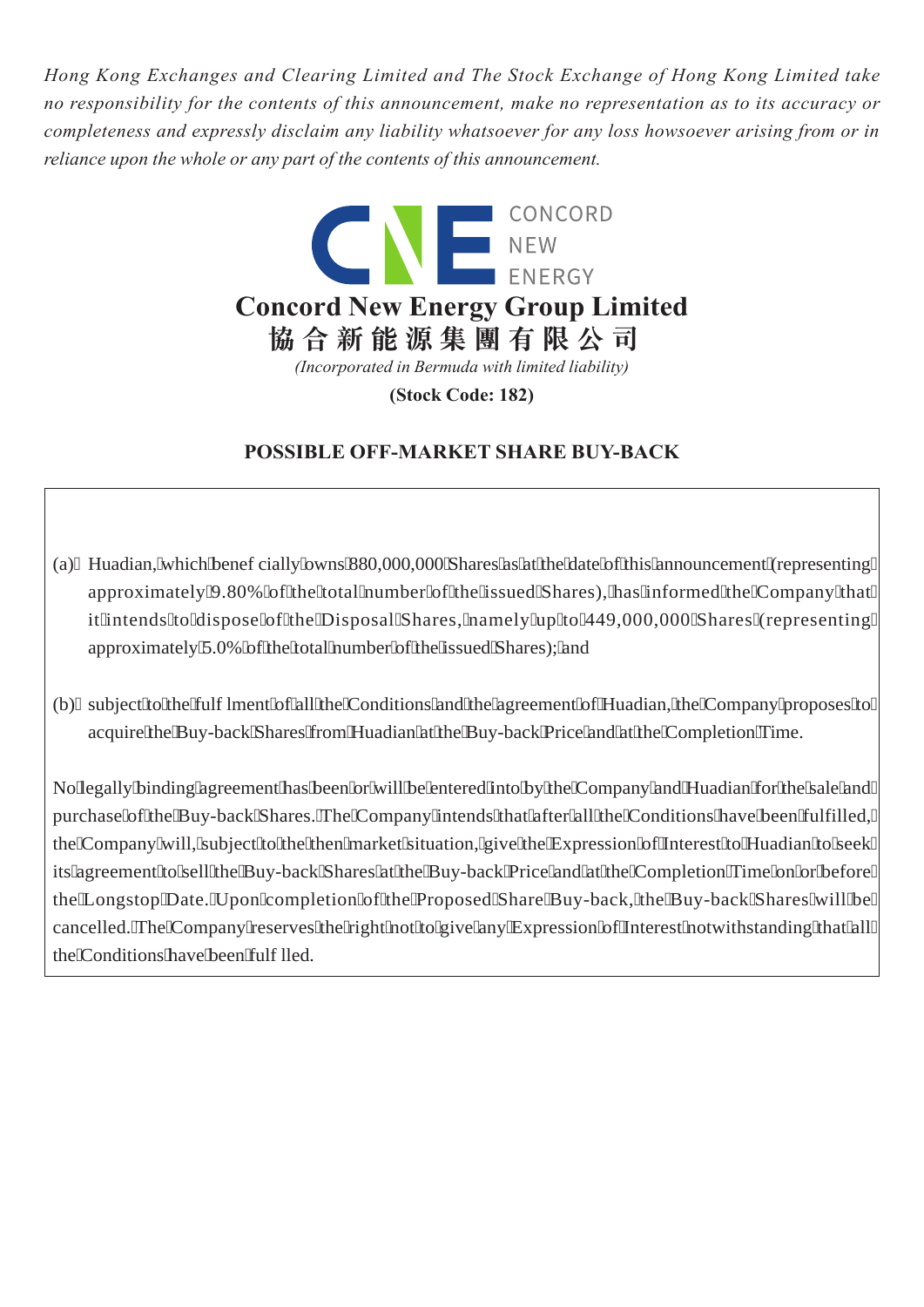## **IMPLICATIONS UNDER THE SHARE BUY-BACKS CODE**

The Proposed Share Buy-back constitutes an off-market share buy-back under the Share Buy-backs Code, and is thus subject to the requirements of the Share Buy-backs Code, including the obtaining of the approval from the Executive for the Proposed Share Buy-back under Rule 2 of the Share Buy-backs Code. The Company will make an application to the Executive for such approval. The Executive's approval, if granted, will normally be conditional upon, among other things, the approval of the Proposed Share Buy-back by at least three-fourths of the votes cast on a poll by the Independent Shareholders present in person or by proxy at a general meeting of the Company.

The Company has established the Independent Board Committee comprising all the independent nonexecutive Directors, namely Mr. Yap Fat Suan, Henry, Dr. Jesse Zhixi Fang, Ms. Huang Jian, Mr. Zhang Zhong and Ms. Li Yongli, all of whom do not have any direct or indirect interest in the Proposed Share Buyback other than (where applicable) being Shareholders. The non-executive Director Mr. Wang Feng, who is also a Vice General Manager of Huadian New Energy (which wholly owns Huadian), is not a member of the Independent Board Committee due to conflict of interest as a result of Huadian's interest in the Proposed Share Buy-back. The Independent Board Committee will advise the Independent Shareholders on the Proposed Share Buy-back. Maxa Capital Limited has been appointed as the independent financial adviser with the approval of the Independent Board Committee to advise the Independent Board Committee and the Independent Shareholders in this regard and in particular as to whether the Proposed Share Buy-back is, or is not, fair and reasonable and as to voting.

A circular containing, among other things: (i) details of the Proposed Share Buy-back; (ii) a letter of recommendation from the Independent Board Committee to the Independent Shareholders on the Proposed Share Buy-back; and (iii) a letter of advice from the independent financial adviser to the Independent Board Committee and the Independent Shareholders on the Proposed Share Buy-back, will be despatched by the Company to the Shareholders within 21 days from the date of this announcement, namely on or before 11 July, 2022.

**The completion of the Proposed Share Buy-back is subject to (i) the fulfilment of the Conditions; (ii) the giving of the Expression of Interest by the Company; and (iii) the obtaining of the agreement of Huadian to the terms of the Expression of Interest. Hence, the Proposed Share Buy-back may or may not proceed. Shareholders and potential investors of the Company are advised to exercise caution when dealing in the Shares and the other securities of the Company.**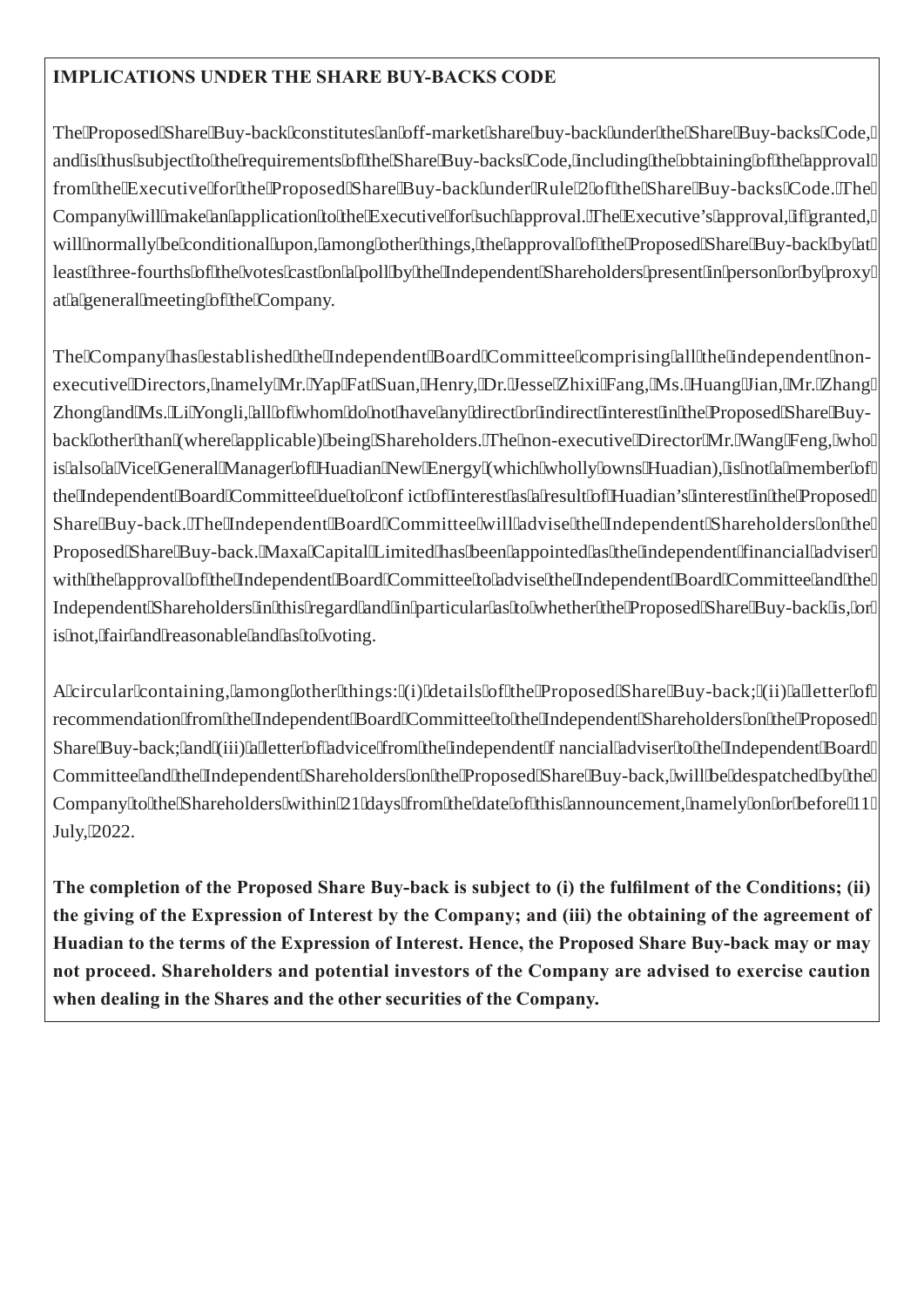## **BACKGROUND**

Huadian, which beneficially owns 880,000,000 Shares as at the date of this announcement (representing approximately 9.80% of the total number of the issued Shares), has informed the Company that it intends to dispose of the Disposal Shares, namely up to 449,000,000 Shares (representing approximately 5.0% of the total number of the issued Shares), at a selling price per Disposal Share at a discount to the audited consolidated net asset value per Share as at 31 December 2021 of approximately RMB0.825 (approximately HK\$0.959 based on an exchange rate of HK\$1.0 = RMB0.86, the Company's audited consolidated net asset value attributable to Shareholders of approximately RMB7,404.87 million as at 31 December 2021 and 8,975,469,158 Shares in issue as at the date of this announcement), and the market price of the Share.

The Directors (excluding members of the Independent Board Committee whose views will be given after taking into account the independent financial adviser's opinion) consider that it will be in the interest of the Company and the Shareholders as a whole to acquire the Buy-back Shares because both the earnings per Share and the net consolidated asset value per Share are expected to be enhanced by the Proposed Share Buyback and the consequential cancellation of the Buy-back Shares. Hence, the Company proposes to acquire the Buy-back Shares once all the Conditions have been fulflled.

The Proposed Share Buy-back constitutes an off-market share buy-back by the Company under the Share Buy-backs Code, and is thus subject to the requirements of the Share Buy-backs Code, including the obtaining of the approval from the Executive for the Proposed Share Buy-back under Rule 2 of the Share Buy-backs Code. The Executive's approval, if granted, will normally be conditional upon, among other things, the approval of the Proposed Share Buy-back by at least three-fourths of the votes cast on a poll by the Independent Shareholders present in person or by proxy at a general meeting of the Company.

No legally binding agreement has been or will be entered into by the Company and Huadian for the sale and purchase of the Buy-back Shares. The Company intends that after all the Conditions have been fulfilled, the Company will, subject to the then market situation, give the Expression of Interest to Huadian to seek its agreement to sell the Buy-back Shares by way of the Block Trade Mechanism on or before the Longstop Date. Upon completion of the Proposed Share Buy-back, the Buy-back Shares will be cancelled. The Company reserves the right not to give any Expression of Interest notwithstanding that all the Conditions have been fulflled.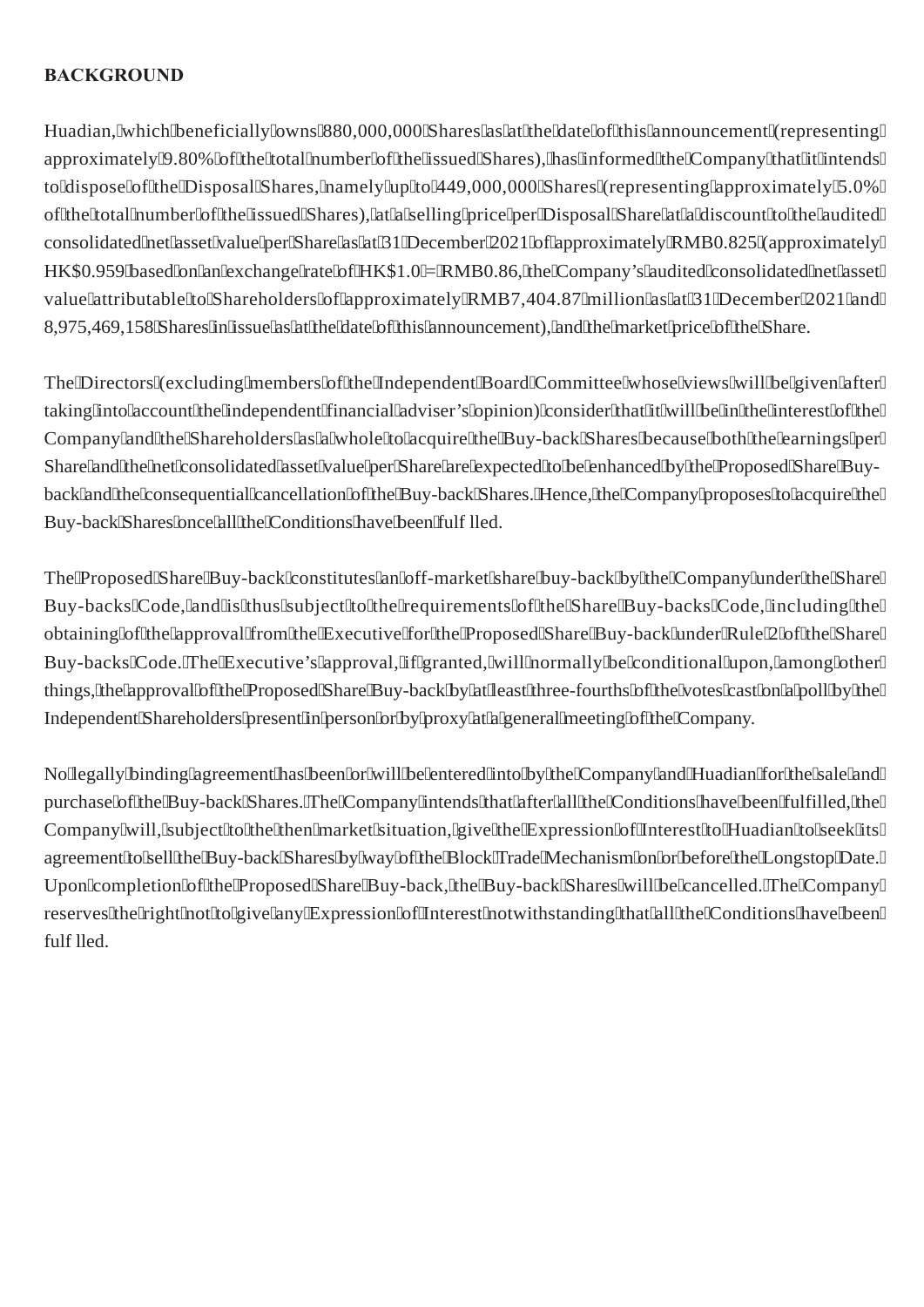## **BLOCK TRADE MECHANISM**

The PRC legal advisers to the Company have advised the Company that:

- (a) being a state-owned enterprise, Huadian's proposed disposal of the Disposal Shares is subject to the "Measures for the Supervision and Administration of State-owned Equity of Listed Companies" $\&\perp$ 市公司國有股權監督管理辦法》 **Circular No. 36**") jointly promulgated by the SASAC, the Ministry of Finance of the PRC and the China Securities Regulatory Commission of the PRC on 16 May 2018;
- (b) under the Circular No. 36, the market-oriented methods for the transfer of shares of listed companies by state-owned shareholders shall be effected in one of the following three methods: (i) transfer through the trading system of a stock exchange (the "**Method 1**"); (ii) transfer by way of public invitation (the **Method 2**"); and (3) transfer by way of private agreement (the "**Method 3**"):
	- (i) for the Method 1, a state-owned shareholder will dispose of its shares in the listed company through the trading system of the stock exchange, which disposal will not be subject to any requirements on the related selling price;
	- (ii) for the Method 2, the state-owned shareholder shall publicly invite potential transferees to acquire the shares in that listed company and, then, enter into a legally binding transfer agreement with the successful transferee(s). The state-owned shareholder shall notify that listed company for its adoption of the Method 2, and that listed company shall issue an announcement on the same accordingly. Under the Circular No. 36, the selling price for the said transfer shall not be lower than the higher of: (i) the daily weighted average prices for the 30 trading days prior to the publication of the said announcement by that listed company; or (ii) the audited net asset value per share of that listed company in its most recent financial year (the "**Floor Price**"); and
	- (iii) under the Circular No.36, the Method 3 has to satisfy the requirements that either (i) there are certain peculiar circumstances relating to that listed company (such as that listed company being in serious financial difficulties, or related to national security or restructuring of state-owned assets, and etc.), which circumstances are as a matter of fact not applicable to the Company; or (ii) the selling price shall be not less than the Floor Price.

If Huadian decides to adopt the Method 2 or the Method 3 to dispose of the Disposal Shares, the Company would not be interested to acquire the Buy-back Shares because the Company is only interested in acquiring the Buy-back Shares at a discount to the net asset value per Share and the market price of the Share, which is prohibited by the Method 2 and the Method 3. The Company understands that Huadian has obtained its internal approval for the disposal of the Disposal Shares by way of the Method 1.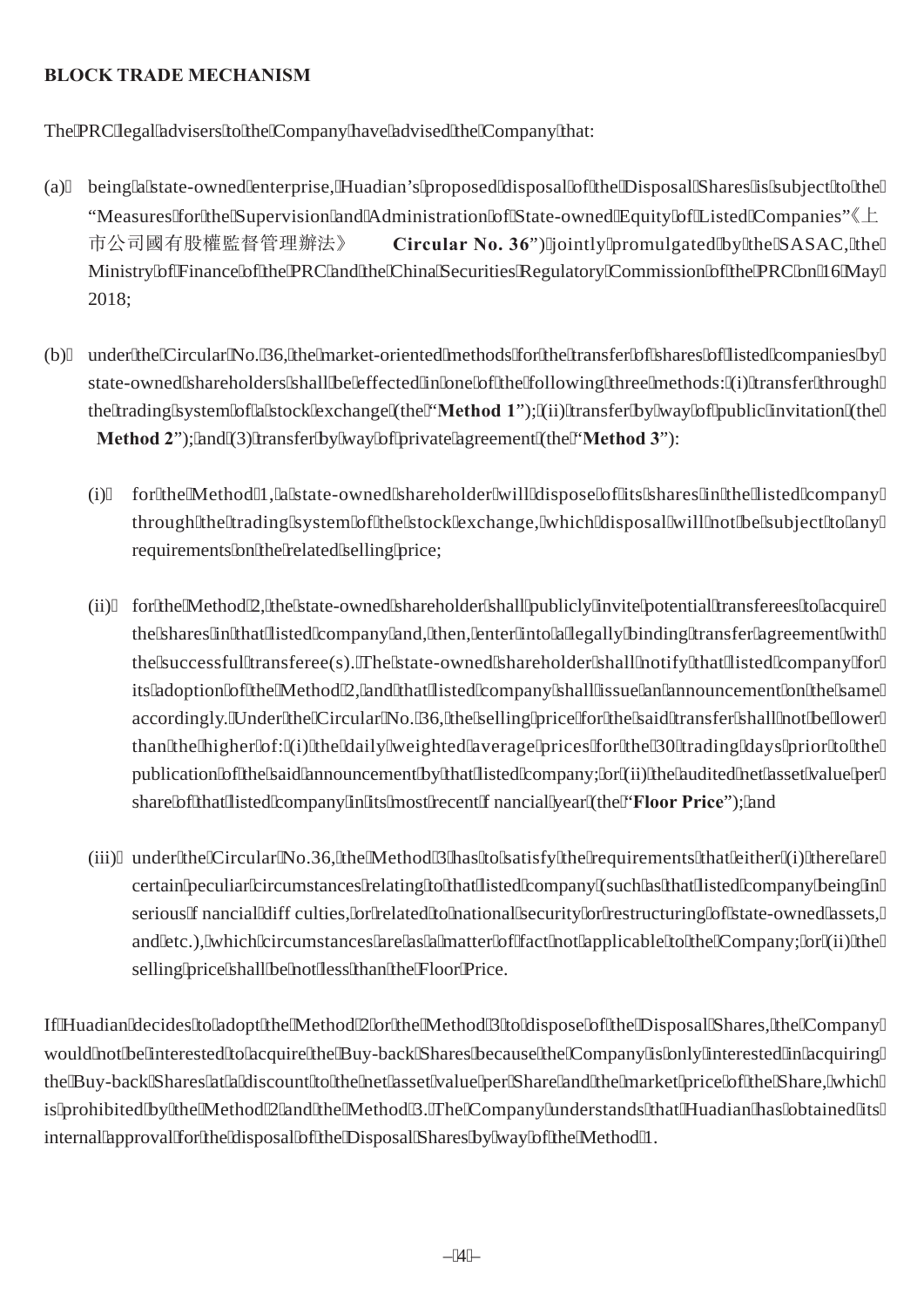In view of the aforesaid advice of the Company's PRC legal advisers, the Company will not enter into any legally binding agreement with Huadian for the acquisition of the Buy-back Shares, otherwise it will be subject to the requirement of the Method 3. Instead, the Company proposes to acquire the Buy-back Shares by way of the Block Trade Mechanism as set out below:

- (a) after all the Conditions have been fulfilled, it will, subject to the then market situation, instruct its stockbroker to contact the stockbroker of Huadian to give the Expression of Interest on behalf of the Company for the acquisition of the Buy-back Shares at the Buy-back Price and at the Completion Time;
- (b) if Huadian agrees to dispose of the Buy-back Shares to the Company at the Buy-back Price and at the Completion Time both specified by the Company in the Expression of Interest, the sale will be transacted via the respective stockbrokers of the Company and Huadian as a block trade;
- (c) if Huadian does not agree so, the Expression of Interest will lapse and the Proposed Share Buy-back will not proceed.

The PRC legal advisers to the Company are of the view that as the Block Trade Mechanism does not involve the Company and Huadian entering into any legally binding agreement for the sale and purchase of the Buyback Shares, the above mechanis\* invo b elly l view ente = above% purchal above = a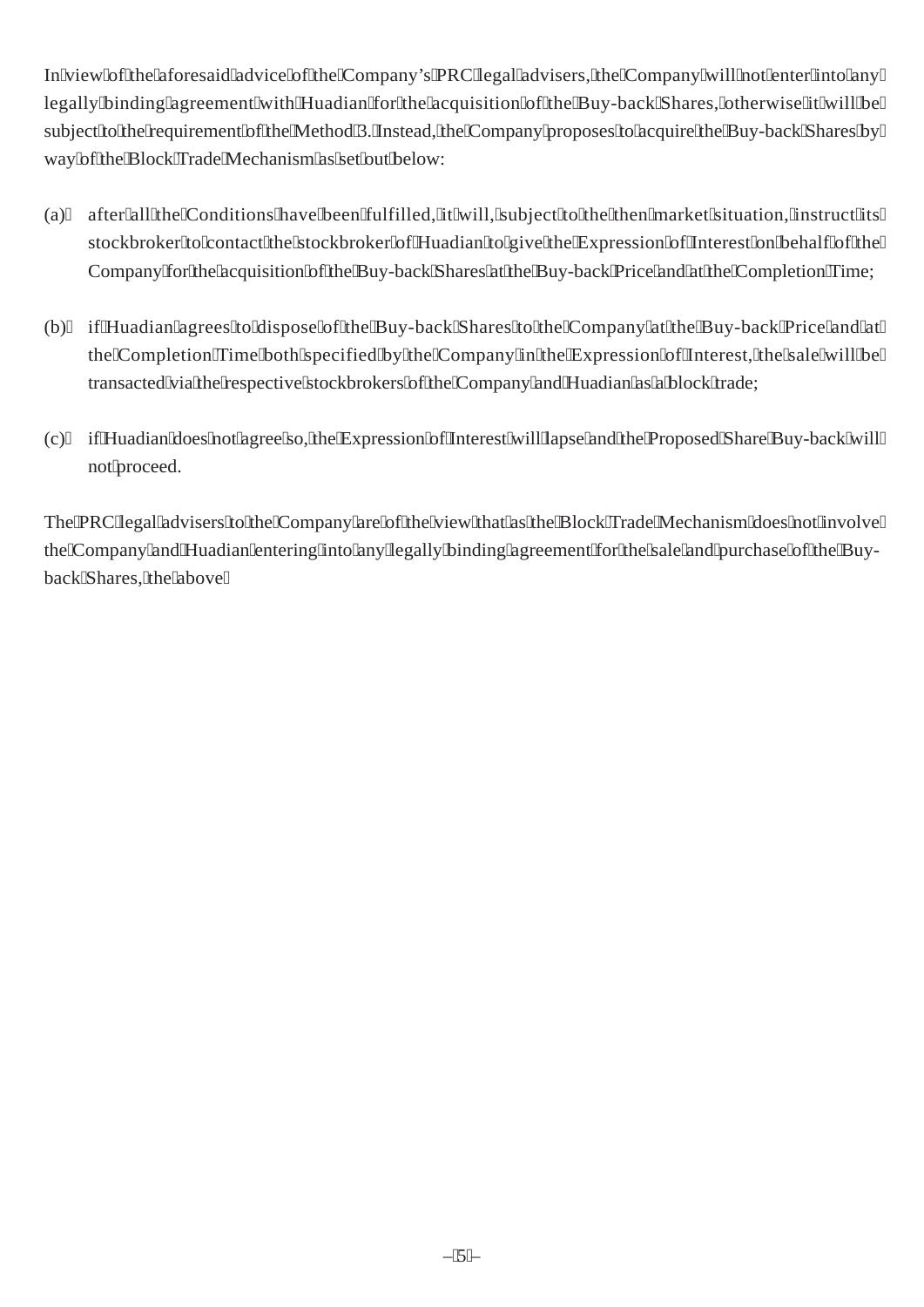## **Buy-back Price**

The Buy-back Price for each Buy-back Share shall be a price to be specified by the Company in the Expression of Interest provided that the Buy-back Price shall not exceed the lower of the following two amounts (the "**Ceiling Price**"):

- (a) 95% of the average closing price per Share quoted on the Stock Exchange for the five trading days immediately preceding the day on which the Expression of Interest is given to Huadian, and 95% of the said average closing price would be approximately HK\$0.703 if the date of the Expression of Interest were the date of this announcement; and
- (b) 95% of the audited consolidated net asset value per Share as at 31 December 2021 based on the Company's audited consolidated net asset value attributable to Shareholders of approximately RMB7,404.87 million as at 31 December 2021 and the number of the total issued Shares as at the day on which the Expression of Interest is given to Huadian, which will be approximately RMB0.784 (approximately HK\$0.911 based on an exchange rate of  $HK$1.0 = RMB0.86$ , and assuming that the total issued Shares as at the date of the Expression of Interest is the same as the total issued Shares of 8,975,469,158 Shares as at the date of this announcement).

If the Company were to give the Expression of Interest to Huadian on the date of this announcement, the Ceiling Price would have been approximately HK\$0.703.

During the six-month period immediately preceding and including the date of this announcement, the highest closing price of the Shares as quoted on the Stock Exchange was HK\$0.86 on 24 December 2021 and the lowest closing price of the Shares as quoted on the Stock Exchange was HK\$0.62 on 15 March 2022.

For illustrative purposes, if the Buy-back Price equals to the Ceiling Price of HK\$0.703 assuming that the Company were to give the Expression of Interest to Huadian on the date of this announcement, such Buy-back Price represents:

- (a) a discount of approximately 3.7% to the closing price of HK\$0.73 per Share as quoted on the Stock Exchange on the Last Trading Day;
- (b) a discount of approximately 5.0% to the average of the closing prices of the Shares as quoted on the Stock Exchange for the last five trading days up to and including the Last Trading Day of approximately HK\$0.74 per Share;
- (c) a discount of approximately 6.3% to the average of the closing prices of the Shares as quoted on the Stock Exchange for the last 30 trading days up to and including the Last Trading Day of approximately HK\$0.75 per Share;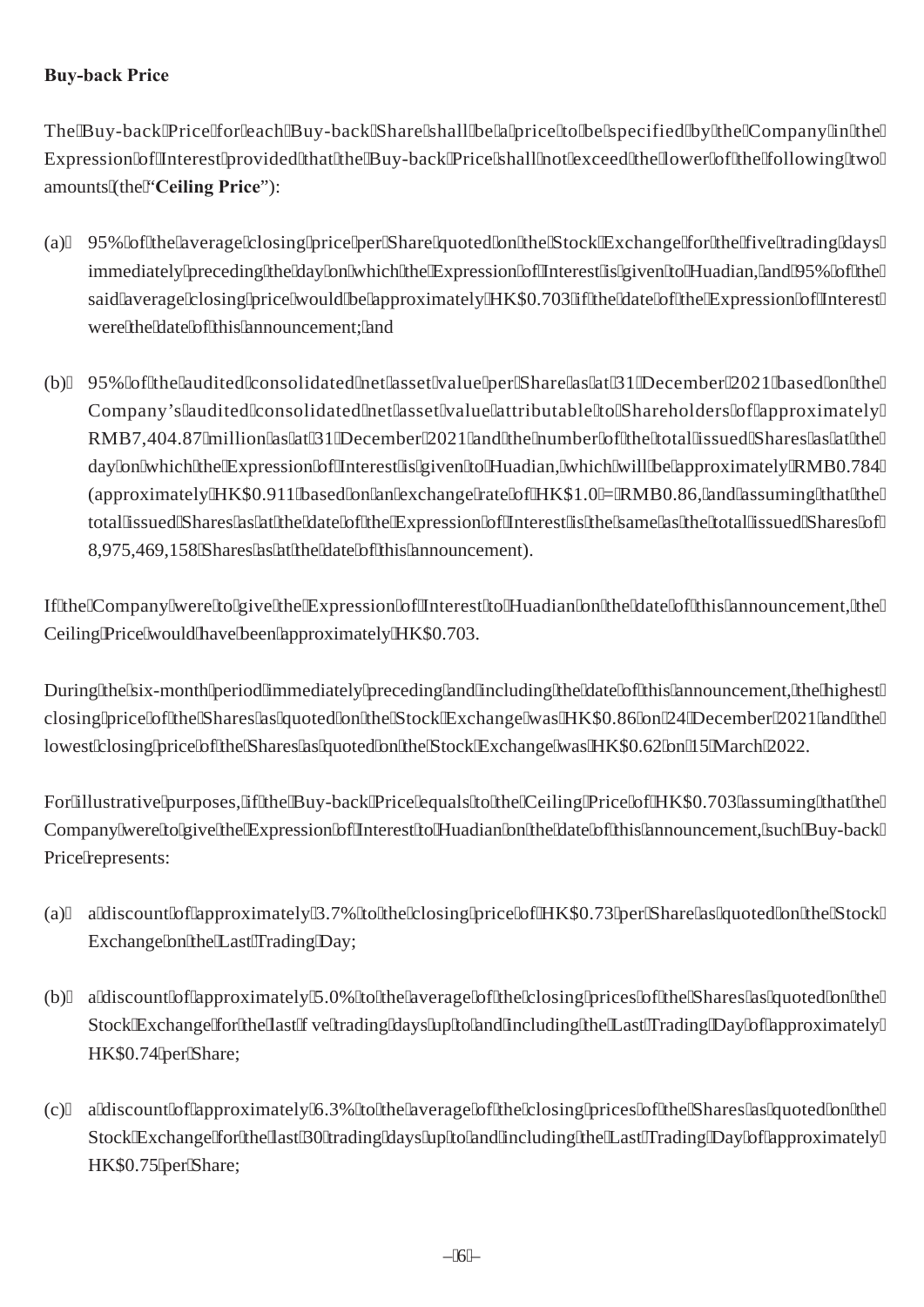(d) a discount of approximately 26.7% to the audited consolidated net asset value per Share of approximately RMB0.825 (approximately HK\$0.959 based on an exchange rate of HK\$1.0 = RMB0.86) as at 31 December 2021, calculated based on the Company's audited consolidated net asset value attributable to Shareholders of approximately RMB7,404.87 million as at 31 December 2021 and 8,975,469,158 Shares in issue as at the date of this announcement.

The Buy-back Price shall not exceed the Ceiling Price, and will be determined following arms' length negotiations between the Company and Huadian taking into account the market conditions, the market price of the Shares and the financial position of the Company as at the time of the Expression of Interest. The Buyback Price will be financed by the Company's internal resources.

As at the date of this announcement, there are declared but unclaimed dividends in respect of the Shares amounting to approximately HK\$2,633, and, save for the said unclaimed dividends, the Company does not haw is antybdeclare and bout unpaint dividend. As set out in the circular of the Company not antes by respested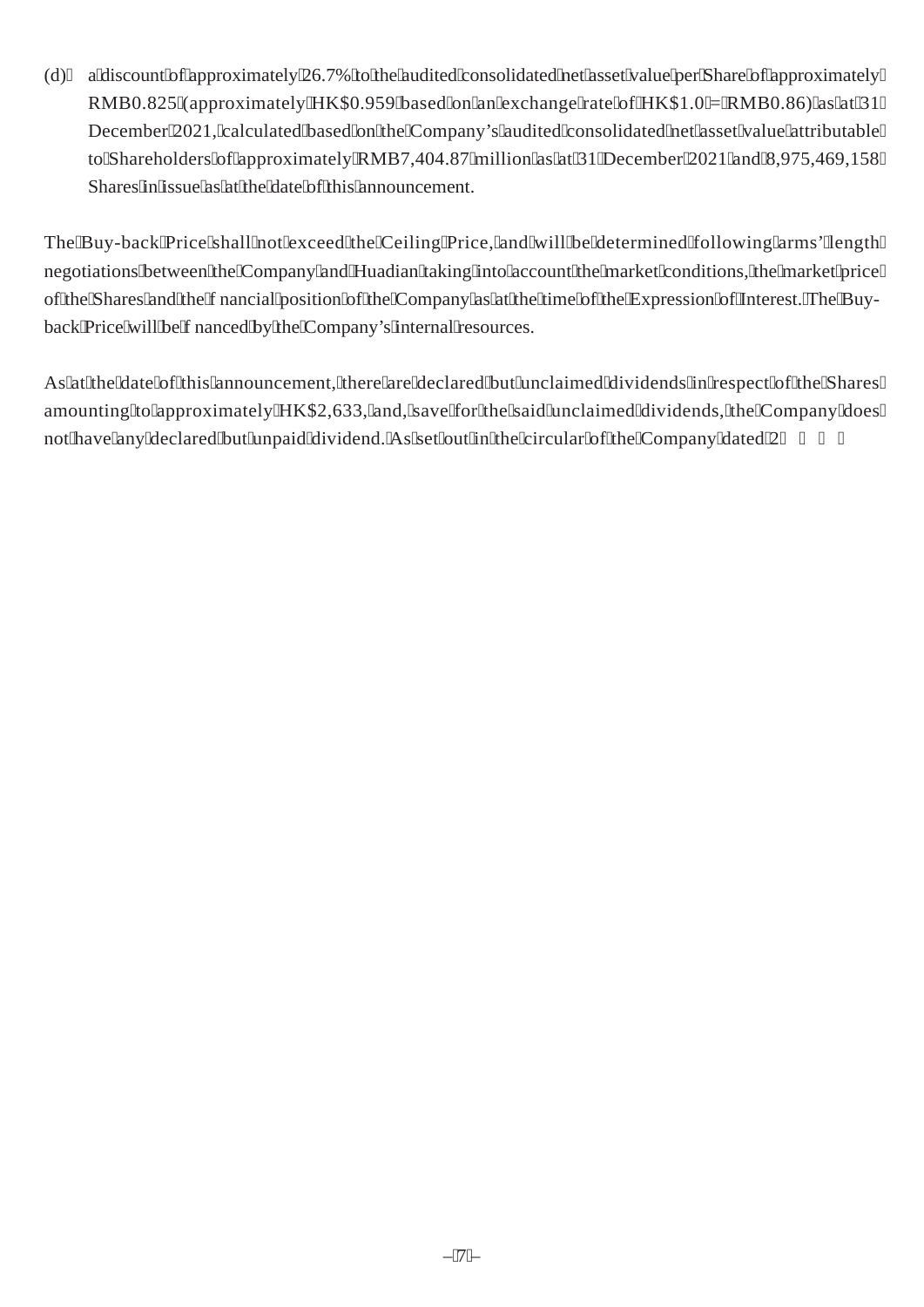The Conditions set out above cannot be waived by the Company. The Company will not give any Expression of Interest before all the Conditions have been and remained to be fulfilled. If the Company is unable to acquire the Buy-back Shares on or before the Longstop Date, the approval of the Independent Shareholders for the Proposed Share Buy-back referred to in sub-paragraph (b) above shall lapse, whereupon the Proposed Share Buy-back will not proceed.

# **Completion**

The Company intends that after all the Conditions have been fulfilled, it will, subject to the then market situation, instruct its stockbroker to contact the stockbroker of Huadian to give the Expression of Interest on behalf of the Company to seek Huadian's agreement to sell the Buy-back Shares at the Buy-back Price and at the Completion Time. The Expression of Interest shall set out the terms of the Proposed Share Buyback, namely the actual number of the Buy-back Shares, the actual amount of the Buy-back Price and the Completion Time. The Completion Time shall be on or before the Longstop Date.

If Huadian agrees to the said terms of the Proposed Share Buy-Back, the sale and purchase of the Buy-back Shares will be transacted via the respective stockbrokers of the Company and Huadian as a block trade based on the terms of the Expression of Interest. If Huadian does not agree so, the Expression of Interest will lapse and the Proposed Share Buy-back will not proceed.

After completion of the Proposed Share Buy-back, the Buy-back Shares will be cancelled.

# **REASONS FOR AND BENEFITS OF THE PROPOSED SHARE BUY-BACK**

The Directors consider that the Proposed Share Buy-back offers a good opportunity for the Company to enhance its earnings per Share and net consolidated asset value per Share. Hence, the Directors (excluding members of the Independent Board Committee whose views will be given after taking into account the independent financial adviser's opinion) are of the view that the terms and conditions of the Proposed Share Buy-back are fair and reasonable, and in the interests of the Company and the Shareholders as a whole.

No Director has any material interest in the Proposed Share Buy-back save that the non-executive Director Mr. Wang Feng, who is also a Vice General Manager of Huadian New Energy (which wholly owns Huadian), has a conflict of interest as a result of Huadian's interest in the Proposed Share Buy-back. Accordingly, no Directors (other than Mr. Wang Feng) were required to abstain from voting at the Board meeting approving the Proposed Share Buy-back and the transactions contemplated thereunder.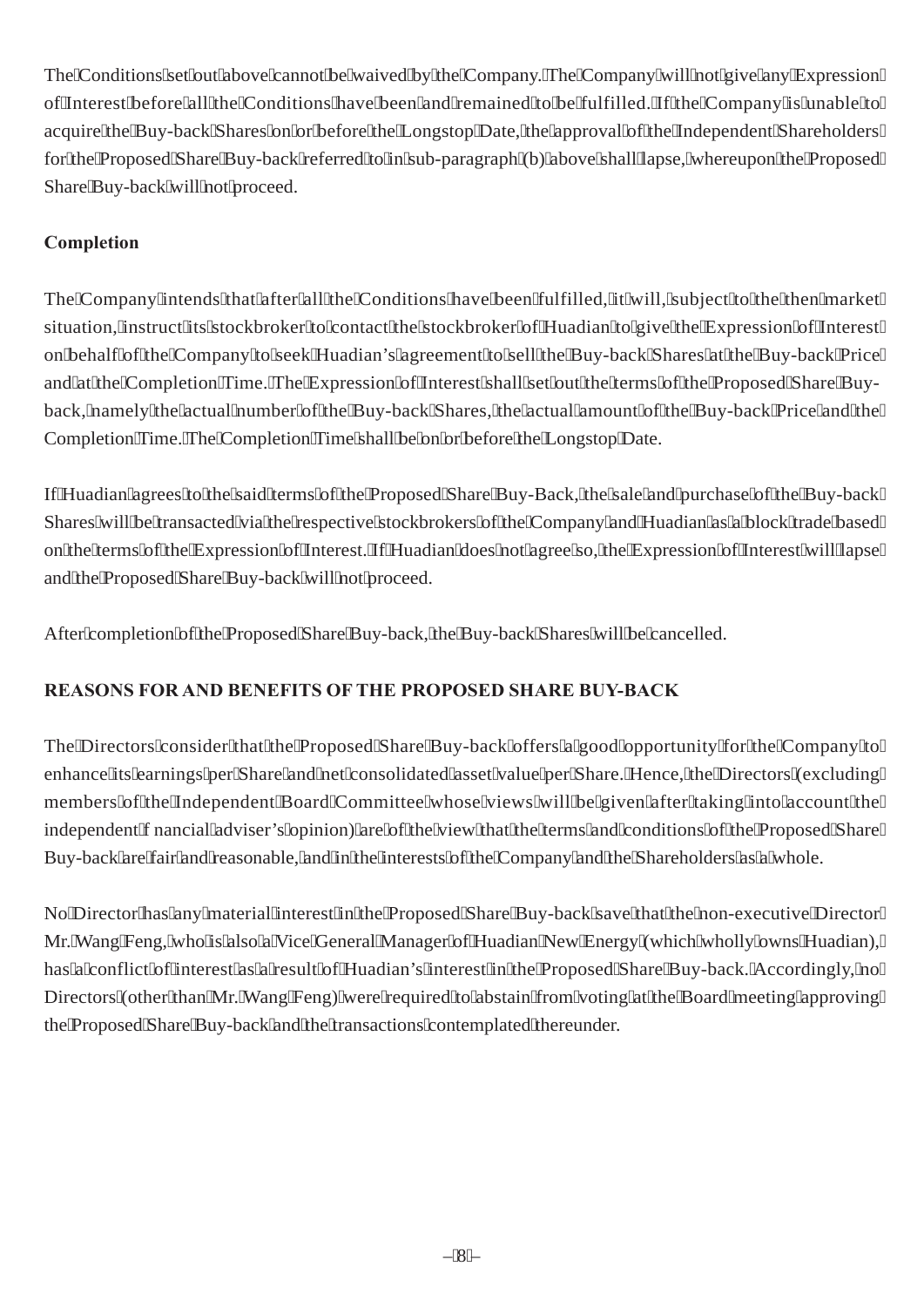### **EFFECT ON THE SHAREHOLDING STRUCTURE OF THE COMPANY**

After the completion of the Proposed Share Buy-back, the Buy-back Shares will be cancelled. The then percentage interest of all the Shareholders in the issued share capital of the Company will be proportionally increased following the cancellation of the Buy-back Shares. Set out below for illustrative purposes is the shareholding structure of the Company as at the date of this announcement and immediately after the completion of the Proposed Share Buy-back and the cancellation of the Buy-back Shares assuming that (i) there is no other change in the shareholdings of the Company before completion of the Proposed Share Buyback and the cancellation of the Buy-back Shares; and (ii) the number of the Buy-back Shares is 449,000,000 Shares:

|                                                                         | As at the date of this<br>announcement |                               | <b>Immediately after</b><br>the completion<br>of the Proposed<br><b>Share Buy-back</b><br>and the cancellation<br>of the Buy-back Shares |                               |
|-------------------------------------------------------------------------|----------------------------------------|-------------------------------|------------------------------------------------------------------------------------------------------------------------------------------|-------------------------------|
|                                                                         |                                        | Percentage of<br>total issued |                                                                                                                                          | Percentage of<br>total issued |
| <b>Name of Shareholders</b>                                             | No. of Shares                          | <i>Shares</i> $(\%)$          | No. of Shares                                                                                                                            | <i>Shares</i> $(\%)$          |
| <b>Non-public Shareholders</b><br>Company Concert Group -<br>Directors: |                                        |                               |                                                                                                                                          |                               |
| Mr. Liu Shunxing (Note 1)                                               | 1,728,994,242                          | 19.26                         | 1,728,994,242                                                                                                                            | 20.28                         |
| Ms. Liu Jianhong (Note 2)                                               | 170,250,000                            | 1.90                          | 170,250,000                                                                                                                              | 2.00                          |
| Mr. Gui Kai                                                             | 10,600,000                             | 0.12                          | 10,600,000                                                                                                                               | 0.12                          |
| Mr. Niu Wenhui                                                          | 11,000,000                             | 0.12                          | 11,000,000                                                                                                                               | 0.13                          |
| Mr. Zhai Feng                                                           | 1,000,000                              | 0.01                          | 1,000,000                                                                                                                                | 0.01                          |
| Ms. Shang Jia                                                           | 4,000,000                              | 0.04                          | 4,000,000                                                                                                                                | 0.05                          |
| Mr. Yap Fat Suan, Henry                                                 | 1,800,000                              | 0.02                          | 1,800,000                                                                                                                                | 0.02                          |
| Dr. Jesse Zhixi Fang                                                    | 1,600,000                              | 0.02                          | 1,600,000                                                                                                                                | 0.02                          |
| Ms. Huang Jian                                                          | 1,600,000                              | 0.02                          | 1,600,000                                                                                                                                | 0.02                          |
| Mr. Zhang Zhong                                                         | 1,600,000                              | 0.02                          | 1,600,000                                                                                                                                | 0.02                          |
| Company Concert Group — Other:<br>(Note 3)                              | 128,600,000                            | 1.43                          | 128,600,000                                                                                                                              | 1.51                          |
| Company Concert Group sub-total:                                        | 2,061,044,242                          | 22.96                         | 2,061,044,242                                                                                                                            | 24.17                         |
| Other connected persons:<br>Directors of the Subsidiaries               | 29,480,000                             | 0.33                          | 29,480,000                                                                                                                               | 0.35                          |
| Non-public Shareholders sub-total:                                      | 2,090,524,242                          | 23.29                         | 2,090,524,242                                                                                                                            | 24.52                         |
| <b>Public Shareholders</b>                                              |                                        |                               |                                                                                                                                          |                               |
| Huadian                                                                 | 880,000,000                            | 9.80                          | 431,000,000                                                                                                                              | 5.05                          |
| Other public Shareholders                                               | 6,004,944,916                          | 66.90                         | 6,004,944,916                                                                                                                            | 70.43                         |
| Public Shareholders sub-total:                                          | 6,884,944,916                          | 76.71                         | 6,435,944,916                                                                                                                            | 75.48                         |
| <b>Total</b>                                                            | 8,975,469,158                          | 100                           | 8,526,469,158                                                                                                                            | 100                           |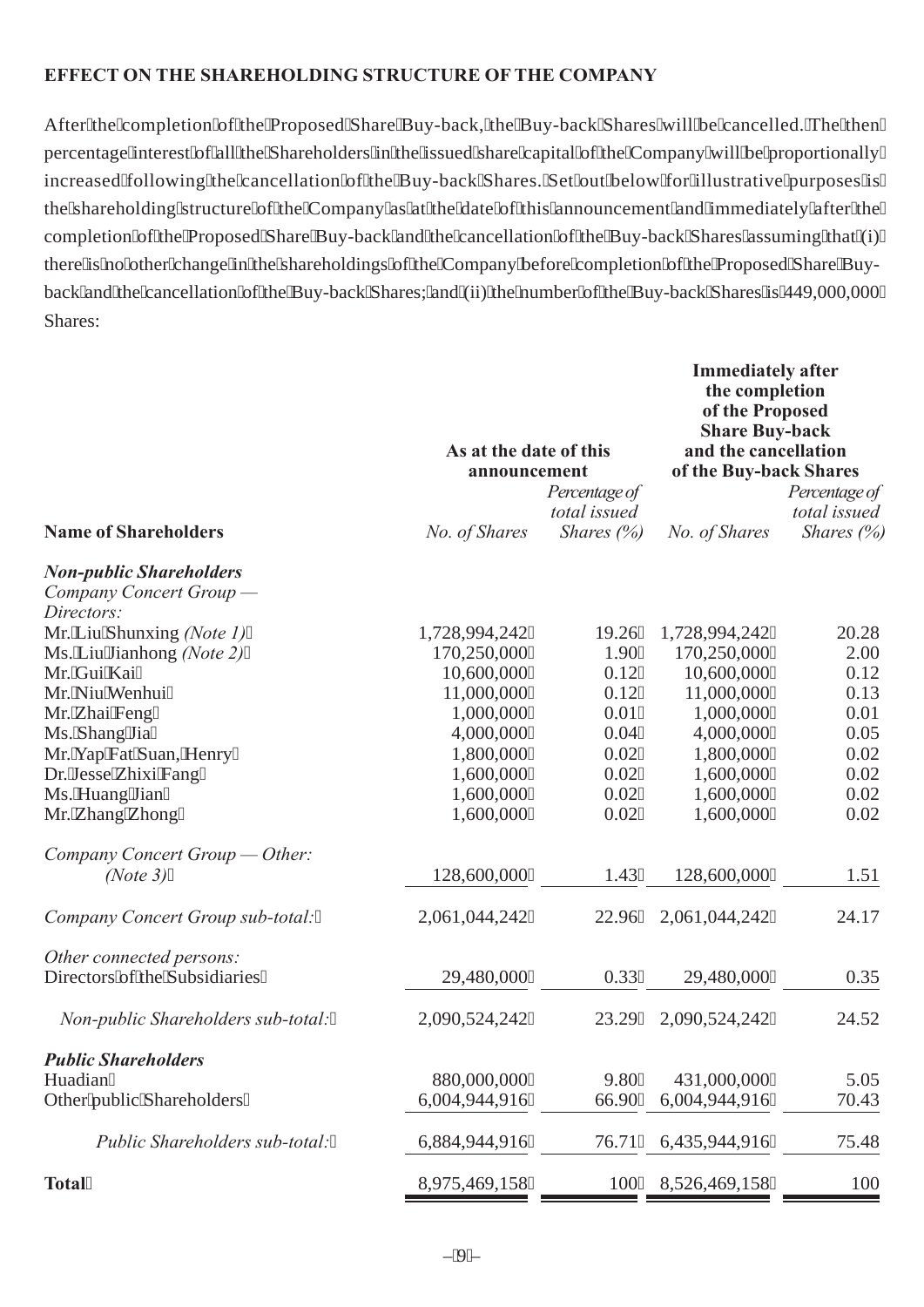### *Notes:*

- (1) 1,002,877,155 Shares are held by China Wind Power Investment Limited ("**CWPI**"). CWPI is wholly-owned by Permanent Growth Limited, which is in turn owned as to 46.77% by Mr. Liu Shunxing. 701,617,087 Shares are held by Splendor Power Limited, which is in turn owned as to 99% by Mr. Liu Shunxing. Mr. Liu Shunxing beneficially holds 24,500,000 Shares.
- (2) 150,000,000 Shares are held by a discretionary trust for which Ms. Liu Jianhong is the founder and settlor. Ms. Liu Jianhong beneficially holds 20,250,000 Shares.
- (3) The Company has granted Award Shares under the Share Award Scheme to provide incentives to officers and employees of the Group for their contributions to the Group. All the Award Shares (save for those Award Shares already vested and transferred to the grantees thereof) are held by the Trustee, being a third party independent of Huadian. Under the Share Award Scheme, the Trustee shall not exercise the voting rights in respect of any Award Shares held by it.
- (4) Certain percentage figures included in the above table have been subject to rounding adjustment so that figures shown as totals in the above tables may not be an arithmetic aggregation of the figures above or preceding them.

## **ARRANGEMENTS RELATING TO SHARES**

As at the date of this announcement, other than (a) 2,061,044,242 Shares being held by the Company Concert Group (representing approximately 22.96% of the existing total issued Shares); and (b) 880,000,000 Shares being held by Huadian (representing approximately 9.80% of the existing total issued Shares), details of the above shareholdings are set out in the paragraph headed "Effect on the Shareholding Structure of the Company" in this announcement, none of the Huadian Concert Group and the Company Concert Group:

- (a) holds, owns, controls or directs any Shares, outstanding warrants, options, derivatives or securities convertible into Shares;
- (b) has secured any irrevocable commitment to vote in favour of or against the Proposed Share Buy-back at the SGM;
- (c) has any arrangement (whether by way of option, indemnity or otherwise) or contract under Note 8 to Rule 22 of the Takeovers Code in relation to the Shares or the shares of Huadian which might be material to the Proposed Share Buy-back;
- (d) has any agreement or arrangement to which any member of the Huadian Concert Group or any member of the Company Concert Group is a party which relates to the circumstances in which it may or may not invoke or seek to invoke any pre-condition or condition to the Proposed Share Buy-back;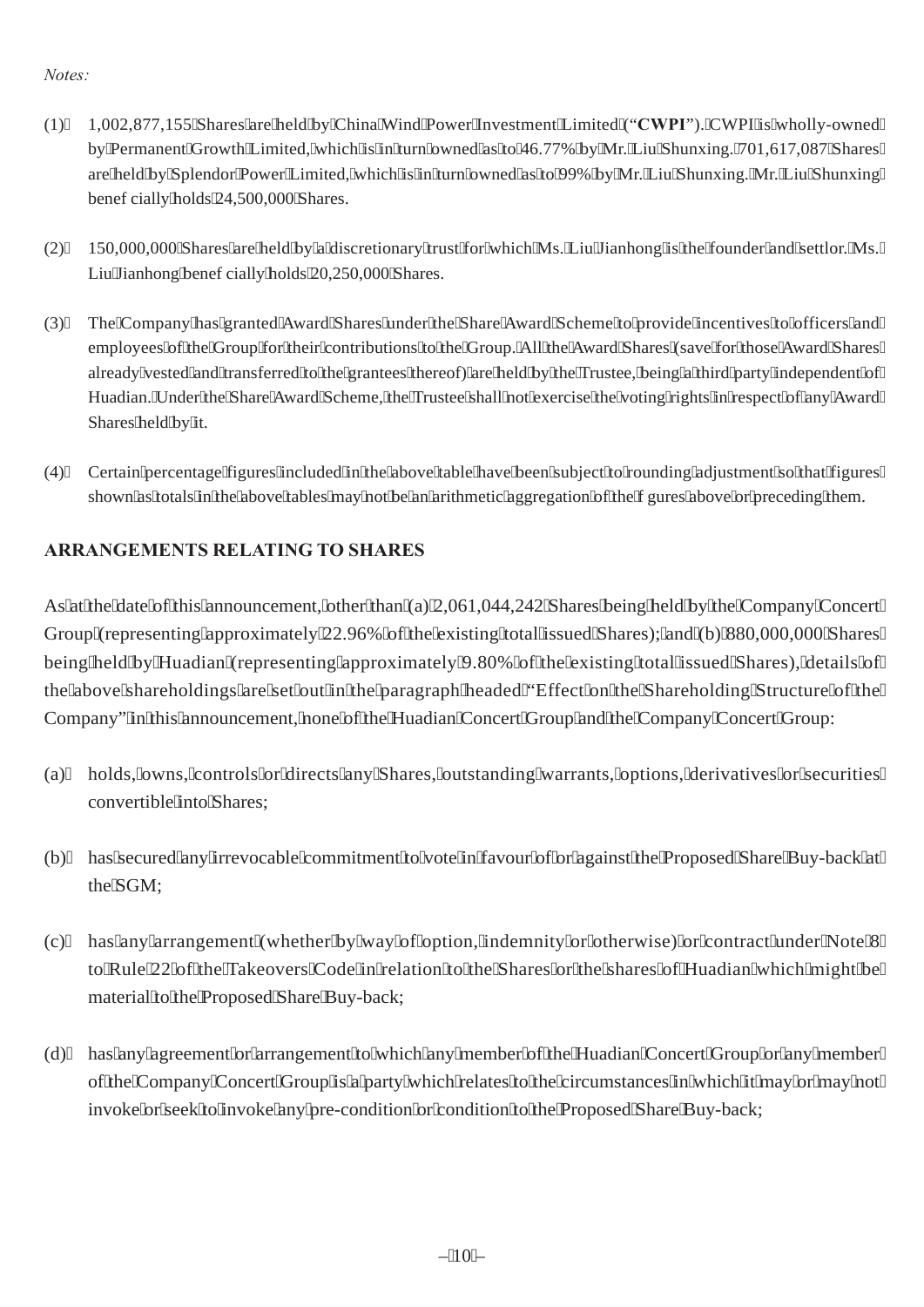- (e) has borrowed or lent any relevant securities (as defined in Note 4 to Rule 22 of the Takeovers Code) in the Company; and
- (f) has acquired or disposed of any voting rights of the Company or has dealt for value in any shares, convertible securities, warrants, options or derivatives in respect of the securities in the Company in the six-month period prior to and including the date of this announcement save as disclosed below.

In December 2021 and March 2022, the Company repurchased 49,080,000 Shares in aggregate on the market at an average price of approximately HK\$0.7 per Share. In the past years, the Company granted the Award Shares to the Directors at nil consideration under the Share Award Scheme. In the six-month period prior to and including the date of this announcement, the following Award Shares were vested and acquired by the Directors:

|                         | <b>Number of vested Award</b>                   |  |
|-------------------------|-------------------------------------------------|--|
| <b>Name of Director</b> | <b>Shares held by Directors</b> (Notes 1 and 2) |  |
| Mr. Liu Shunxing        | 6,500,000                                       |  |
| Ms. Liu Jianhong        | 5,250,000                                       |  |
| Mr. Gui Kai             | 3,000,000                                       |  |
| Mr. Niu Wenhui          | 3,000,000                                       |  |
| Mr. Zhai Feng           | 1,000,000                                       |  |
| Ms. Shang Jia           | 2,000,000                                       |  |
| Mr. Yap Fat Suan, Henry | 700,000                                         |  |
| Dr. Jesse Zhixi Fang    | 700,000                                         |  |
| Ms. Huang Jian          | 700,000                                         |  |
| Mr. Zhang Zhong         | 700,000                                         |  |

#### *Notes:*

(1) The vested Award Shares were vested and acquired by the Directors at nil consideration on 15 February 2022.

(2) All the unvested Award Shares are held by the Trustee, being a third party independent of Huadian. Under the Share Award Scheme, the Trustee shall not exercise the voting rights in respect of any Award Shares held by it.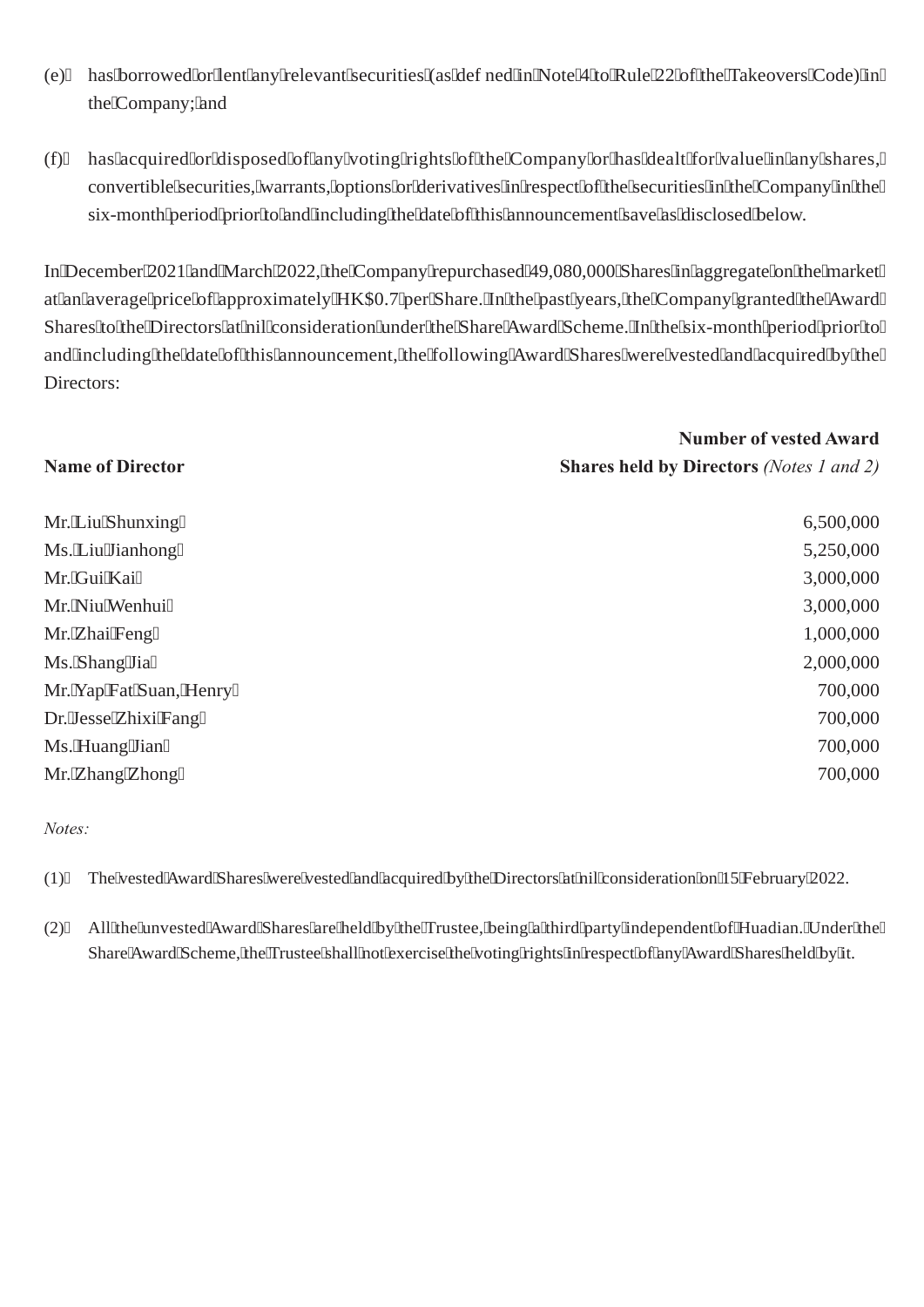#### **OTHER ARRANGEMENTS**

As at the date of this announcement:

- (a) there is no understanding, arrangement or agreement or special deal (as defined under Rule 25 of the Takeovers Code) between any member of the Huadian Concert Group of the one part, and any member of the Company Concert Group of the other part;
- (b) there is no understanding, arrangement or agreement or special deal (as defined under Rule 25 of the Takeovers Code) between (i) any Shareholder; and (ii)(a) any member of the Huadian Concert Group; or (b) the Company, its subsidiaries or associated companies; and
- (c) other than the Buy-back Price, no consideration, compensation or benefit in any form has been or will be paid by any member of the Company Concert Group to any member of the Huadian Concert Group in connection with the Proposed Share Buy-back.

### **GENERAL INFORMATION**

### **The Company**

The Company is an investment holding company. The Group is principally engaged in (i) investing in wind and solar power projects and (ii) offering professional technical services and integrated solutions to the wind and solar power generation projects.

### **Huadian**

As at the date of this announcement, Huadian beneficially owns 880,000,000 Shares (representing approximately 9.80% of the total number of the issued Shares). Huadian is wholly-owned by Huadian New Energy, which is in turn owned as to approximately 52.40% by Huadian Furui, and as to approximately 31.03% by Huadian International. China Huadian owns a 100% interest in Huadian Furui, and an approximately 46.84% interest in Huadian International, which is a company listed in Shanghai. China Huadian is a state-owned enterprise wholly owned by the SASAC.

Huadian and its subsidiaries are primarily engaged in the development, management and operation of wind power and other clean energy projects throughout the PRC.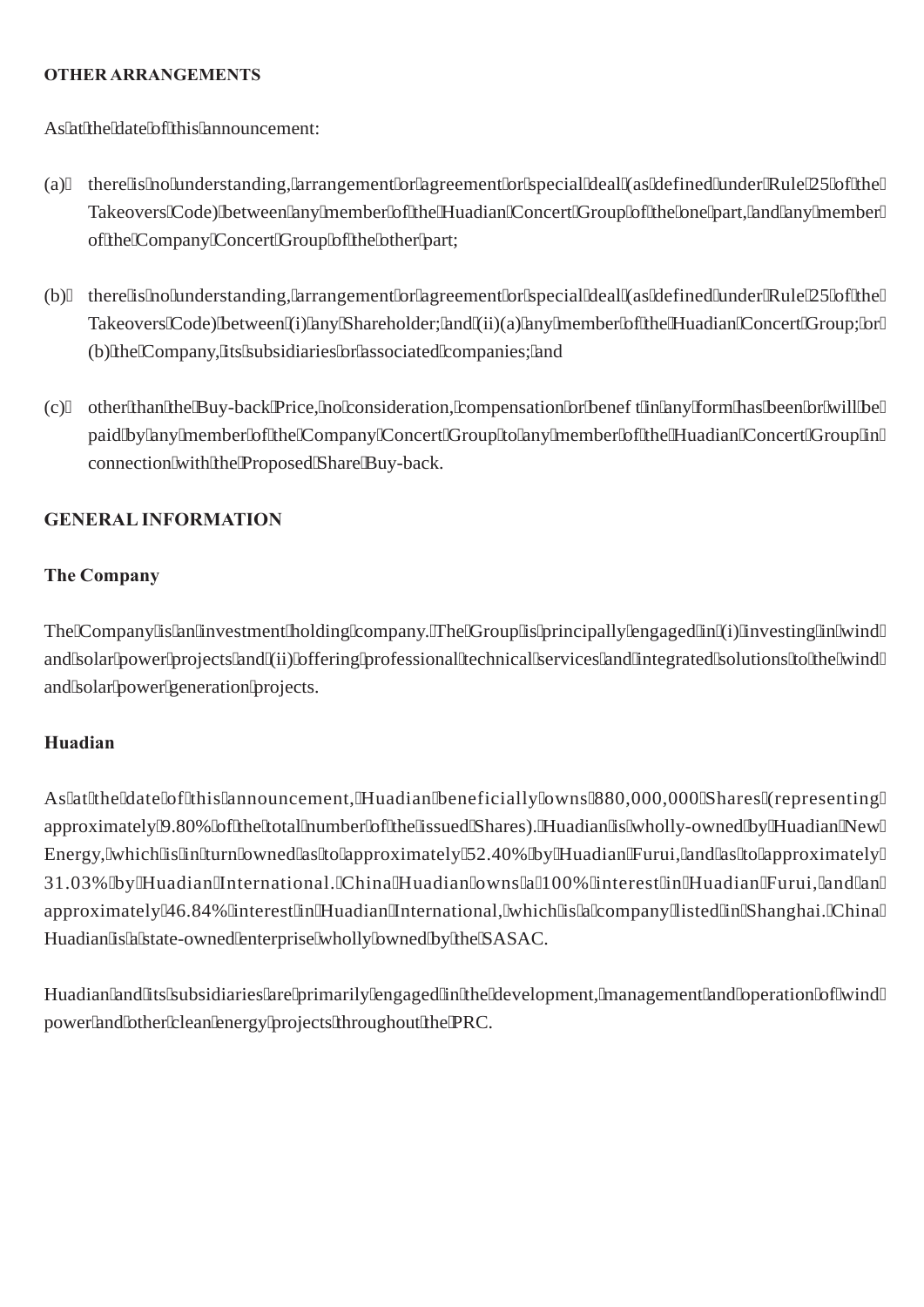## **IMPLICATIONS UNDER THE SHARE BUY-BACKS CODE**

The Proposed Share Buy-back constitutes an off-market share buy-back under the Share Buy-backs Code, and is thus subject to the requirements of the Share Buy-backs Code, including the obtaining of the approval from the Executive for the Proposed Share Buy-back under Rule 2 of the Share Buy-backs Code. The Company will make an application to the Executive for such approval. The Executive's approval, if granted, will normally be conditional upon, among other things, the approval of the Proposed Share Buy-back by at least three-fourths of the votes cast on a poll by the Independent Shareholders present in person or by proxy at a general meeting of the Company.

# **INDEPENDENT BOARD COMMITTEE AND INDEPENDENT FINANCIAL ADVISER**

The Independent Board Committee comprises all the independent non-executive Directors, namely Mr. Yap Fat Suan, Henry, Dr. Jesse Zhixi Fang, Ms. Huang Jian, Mr. Zhang Zhong and Ms. Li Yongli, all of whom do not have any direct or indirect interest in the Proposed Share Buy-back other than (where applicable) being Shareholders. The non-executive Director Mr. Wang Feng, who is also a Vice General Manager of Huadian New Energy (which wholly owns Huadian), is not a member of the Independent Board Committee due to conflict of interest as a result of Huadian's interest in the Proposed Share Buy-back. The Independent Board Committee will advise the Independent Shareholders on the Proposed Share Buy-back.

Maxa Capital Limited has been appointed as the independent financial adviser with the approval of the Independent Board Committee to advise the Independent Board Committee and the Independent Shareholders in this regard and in particular as to whether the Proposed Share Buy-back is, or is not, fair and reasonable and as to voting.

## **SGM AND DESPATCH OF CIRCULAR**

The SGM will be held to consider and approve, among other things, the Proposed Share Buy-back. As required by the Share Buy-backs Code, the Huadian Concert Group (which beneficially hold in aggregate 880,000,000 Shares as at the date of this announcement, representing approximately 9.80% of the total number of the issued Shares) will abstain from voting on the resolution to be proposed at the SGM to approve the Proposed Share Buy-back. Save for the Huadian Concert Group, no Shareholder is required to abstain from voting on the resolution approving the Proposed Share Buy-back.

A circular containing, among other things: (i) details of the Proposed Share Buy-back; (ii) a letter of recommendation from the Independent Board Committee to the Independent Shareholders on the Proposed Share Buy-back; (iii) a letter of advice from the independent financial adviser to the Independent Board Committee and the Independent Shareholders on the Proposed Share Buy-back, and (iv) the notice of the SGM, will be despatched by the Company within 21 days from the date of this announcement, namely on or before 11 July, 2022.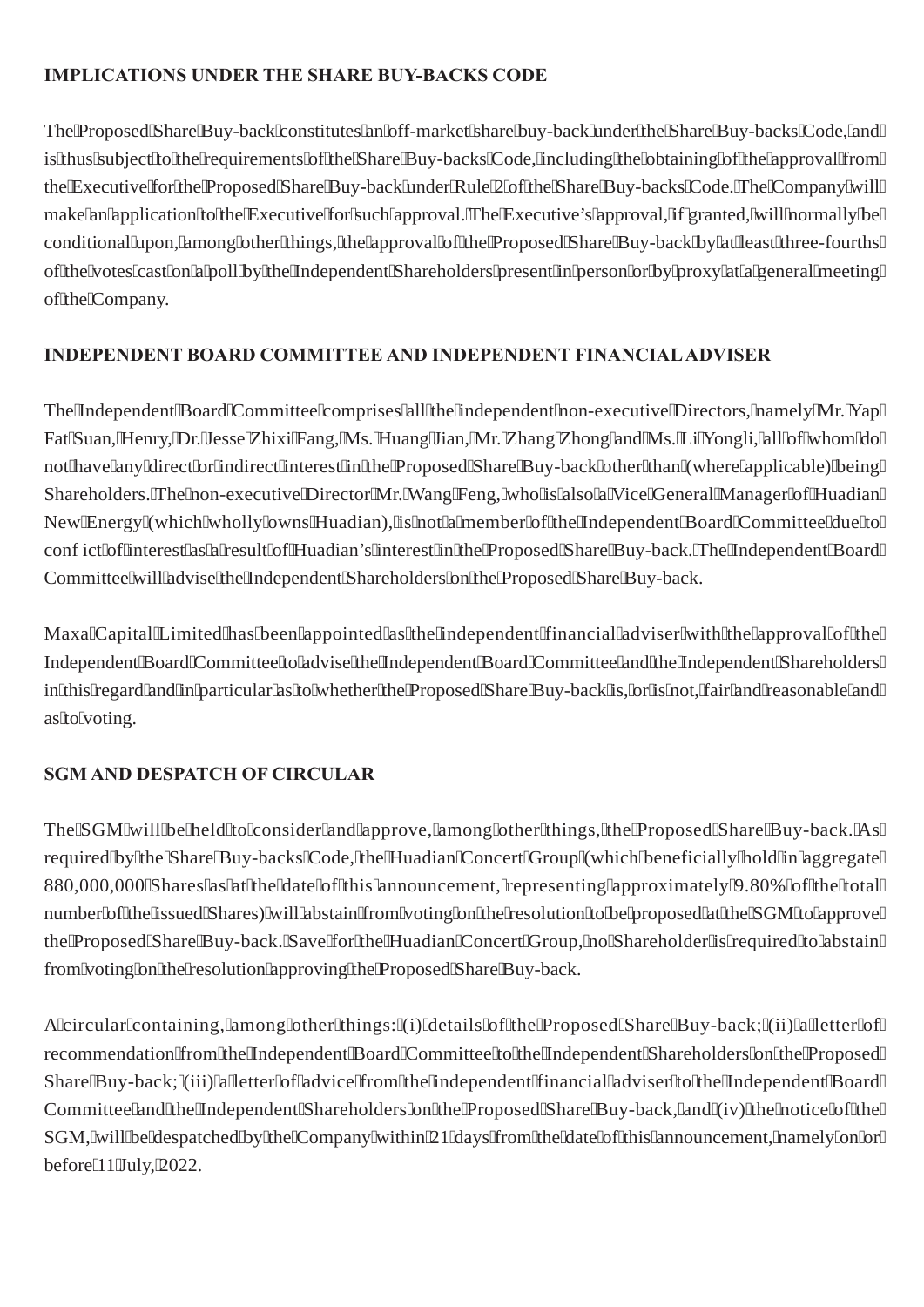**The completion of the Proposed Share Buy-back is subject to (i) the fulfilment of the Conditions; (ii) the giving of the Expression of Interest by the Company; and (iii) the obtaining of the agreement of Huadian to the terms of the Expression of Interest. Hence, the Proposed Share Buy-back may or may not proceed. Shareholders and potential investors of the Company are advised to exercise caution when dealing in the Shares and the other securities of the Company.**

## **DEFINITIONS**

Unless the context otherwise requires, the following expressions have the following meanings in this announcement:

| "Award Shares"          | Shares which are the subject of those share awards that may be granted by<br>the Company from time to time under the Share Award Scheme to provide<br>incentives to offcers and employees of the Group for their contributions to<br>the Group;                                                                                                              |
|-------------------------|--------------------------------------------------------------------------------------------------------------------------------------------------------------------------------------------------------------------------------------------------------------------------------------------------------------------------------------------------------------|
| "Block Trade Mechanism" | the mechanism in which the Company will, subject to the fulflment of all<br>the Conditions and the agreement of Huadian, acquire the Buy-back Shares<br>by way of block trade to be conducted by the respective brokers of the<br>Company and Huadian, details of which are set out in the paragraph headed<br>"Block Trade Mechanism" in this announcement; |
| "Board"                 | the board of Directors;                                                                                                                                                                                                                                                                                                                                      |
| "Buy-back Price"        | the purchase price to be paid by the Company for the acquisition of the<br>Buy-back Shares, details of which are set out in the paragraph headed<br>"Terms of the Proposed Share Buy-back — Buy-back Price" in this<br>announcement;                                                                                                                         |
| "Buy-back Shares"       | such number of the Disposal Shares proposed to be acquired by the<br>Company under the Proposed Share Buy-back to be specified by the<br>Company in the Expression of Interest, which shall not exceed the number<br>of the Disposal Shares;                                                                                                                 |
| "China Huadian"         | China Huadian Corporation Limited* (中國華電集團有限公司<br>company established in the PRC with limited liability;                                                                                                                                                                                                                                                     |
| "Company"               | Concord New Energy Group Limited, a company incorporated in Bermuda<br>with limited liability, the Shares of which are listed on the Stock Exchange;                                                                                                                                                                                                         |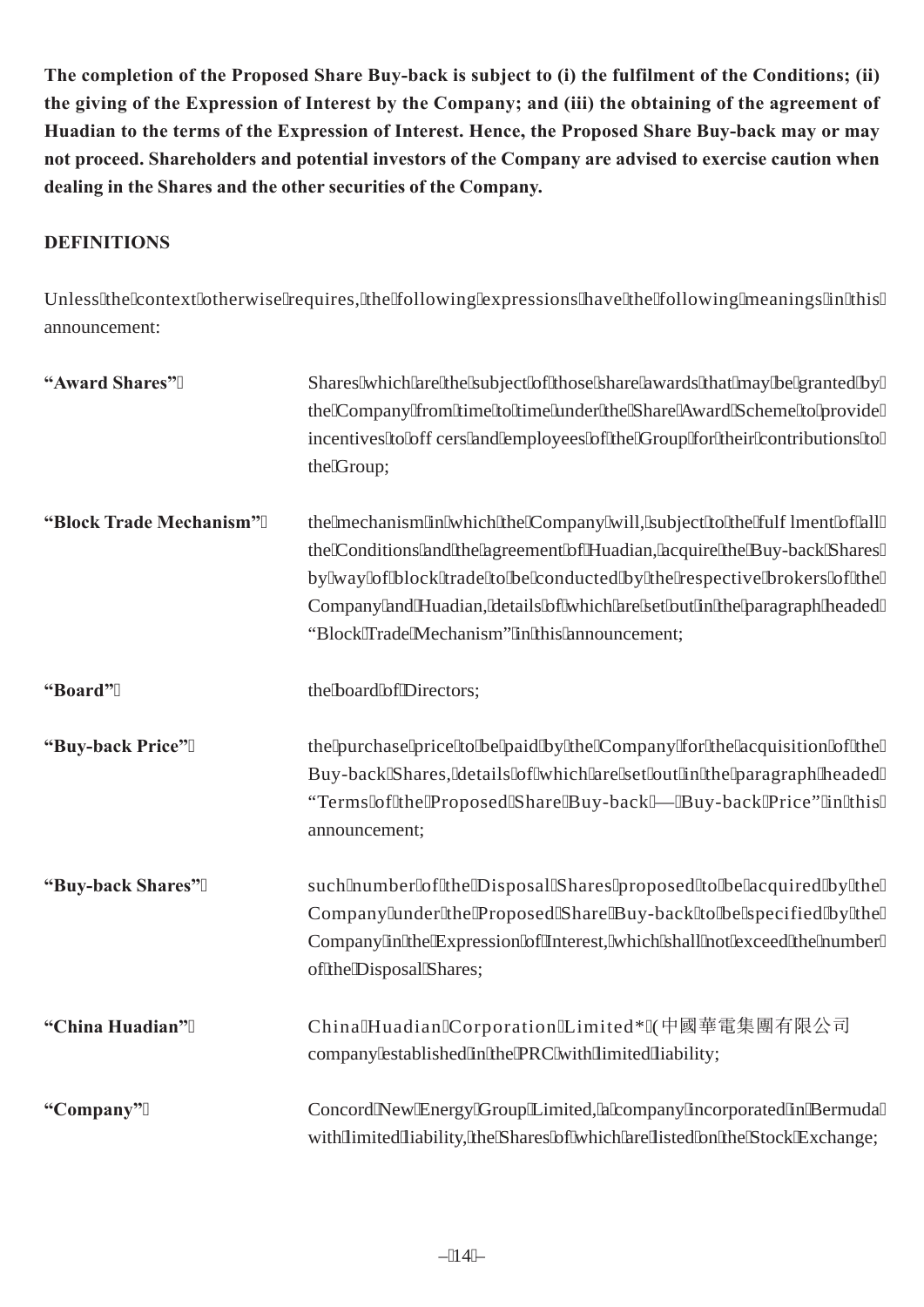| "Company Concert Group"  | refers to, collectively, the Company, the Directors (except Mr. Wang Feng,<br>who does not hold any Shares), a trust established by Ms. Liu Jianhong (a<br>Director), their respective controlled corporations (including China Wind<br>Power Investment Limited and Splendor Power Limited), and the Trustee,<br>details of their holding in Shares are set out in the paragraph headed "Effect<br>on the Shareholding Structure of the Company" in this announcement, and<br>any member of the Company Concert Group" means any one of them; |
|--------------------------|------------------------------------------------------------------------------------------------------------------------------------------------------------------------------------------------------------------------------------------------------------------------------------------------------------------------------------------------------------------------------------------------------------------------------------------------------------------------------------------------------------------------------------------------|
| "Completion Time"        | the time at which the acquisition of the Buy-back Shares by the Company<br>is completed;                                                                                                                                                                                                                                                                                                                                                                                                                                                       |
| "Conditions"             | the conditions precedent to be fulfilled before the Company can give the<br>Expression of Interest to Huadian and to acquire the Buy-back Shares<br>under the Proposed Share Buy-back, details of which are set out in the<br>paragraph headed "Terms of the Proposed Share Buy-back — Conditions"<br>in this announcement;                                                                                                                                                                                                                    |
| "Directors"              | the directors of the Company;                                                                                                                                                                                                                                                                                                                                                                                                                                                                                                                  |
| "Disposal Shares"        | up to 449,000,000 Shares proposed to be disposed of by Huadian;                                                                                                                                                                                                                                                                                                                                                                                                                                                                                |
| "Executive"              | the Executive Director of the Corporate Finance Division of the SFC or any<br>of its delegates;                                                                                                                                                                                                                                                                                                                                                                                                                                                |
| "Expression of Interest" | the expression of interest which may be given by the Company (or on its<br>behalf) to Huadian setting out the Company's interest in acquiring the Buy-<br>back Shares under the Proposed Share Buy-back at the Buy-back Price and<br>at the Completion Time both as specifed therein;                                                                                                                                                                                                                                                          |
| "HK\$"                   | Hong Kong dollars, the lawful currency of Hong Kong;                                                                                                                                                                                                                                                                                                                                                                                                                                                                                           |
| "Hong Kong"              | the Hong Kong Special Administrative Region of the People's Republic of<br>China;                                                                                                                                                                                                                                                                                                                                                                                                                                                              |
| "Huadian"                | Huadian Fuxin International Investment Company Limited (華電福新<br>國際投資有限公司), a company established in Hong Kong with limited<br>liability;                                                                                                                                                                                                                                                                                                                                                                                                       |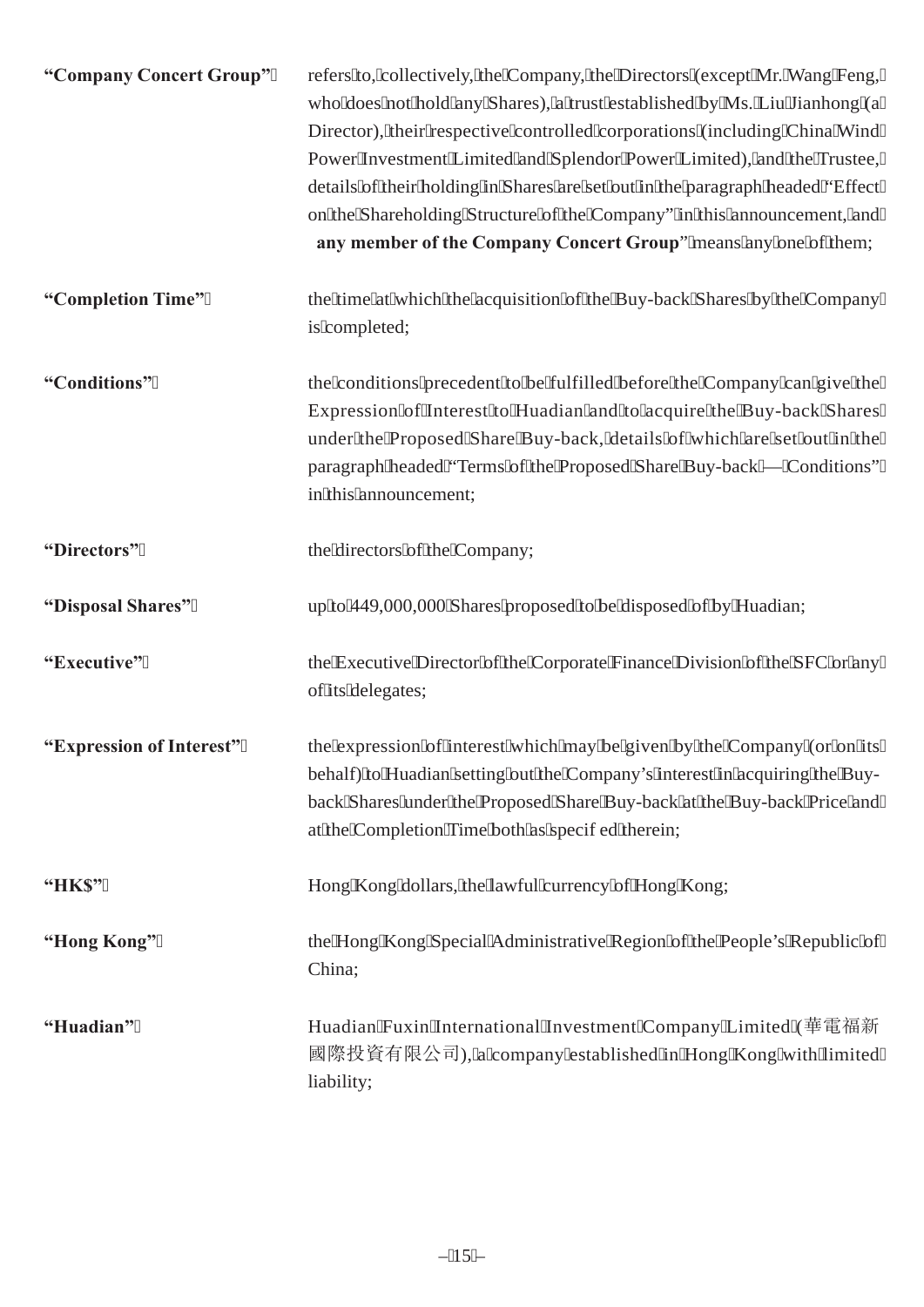| "Huadian Concert Group"          | refers to, collectively, Huadian and parties acting in concert with it, and<br>any member of the Huadian Concert Group" means any of one them;                                                                                                                                                                                               |
|----------------------------------|----------------------------------------------------------------------------------------------------------------------------------------------------------------------------------------------------------------------------------------------------------------------------------------------------------------------------------------------|
| "Huadian Furui"                  | Fujian Huadian Furui Energy Development Corporation Limited* (福建<br>華電福瑞能源發展有限公司), a company established in the PRC with<br>limited liability;                                                                                                                                                                                               |
| "Huadian International"          | Huadian Power International Corporation Ltd.*(華電國際電力股份有限<br>$\Diamond \exists$ ), a joint stock company established in the PRC with limited liability,<br>the A shares of which are listed on the stock exchange in Shanghai (stock<br>code: 600027.SH) and the H shares of which are listed on the Stock<br>Exchange (stock code: 1071.HK); |
| "Huadian New Energy"             | Huadian New Energy Corporation Limited*(華電新能源集團股份有限公<br>$\vec{p}$ ), a company established in the PRC with limited liability, which wholly<br>owns Huadian;                                                                                                                                                                                  |
| "Independent Board<br>Committee" | the independent committee of the Board comprising all the independent<br>non-executive Directors, namely Mr. Yap Fat Suan, Henry, Dr. Jesse Zhixi                                                                                                                                                                                            |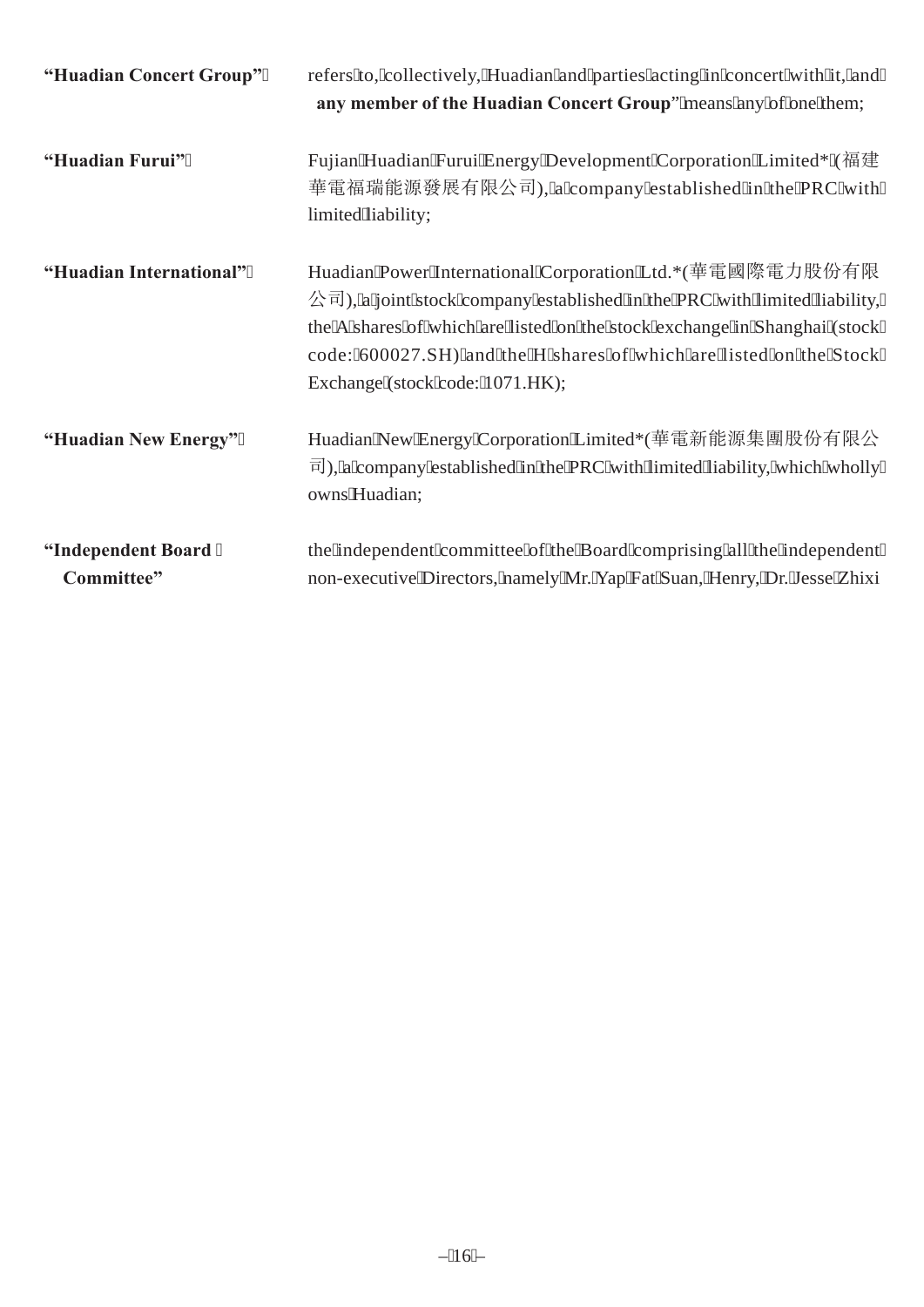| "SFC"                  | the Securities and Futures Commission of Hong Kong;                                                                                                                                              |
|------------------------|--------------------------------------------------------------------------------------------------------------------------------------------------------------------------------------------------|
| "SGM"                  | the special general meeting of the Company to be convened to consider and<br>approve, among other things, the Proposed Share Buy-back;                                                           |
| "Share Award Scheme"   | the share award scheme adopted by the Company on 15 June 2015<br>(as amended on 29 June 2017), details of which are set out in the<br>announcements of the Company issued on the said two dates; |
| "Share Buy-backs Code" | the Code on Share Buy-backs issued by the SFC;                                                                                                                                                   |
| "Shareholder(s)"       | holder(s) of the Shares;                                                                                                                                                                         |
| "Share(s)"             | ordinary share(s) of HK\$0.01 each in the share capital of the Company;                                                                                                                          |
| "Stock Exchange"       | The Stock Exchange of Hong Kong Limited;                                                                                                                                                         |
| "Subsidiaries"         | subsidiaries of the Company;                                                                                                                                                                     |
| "Takeovers Code"       | the Code on Takeovers and Mergers issued by the SFC;                                                                                                                                             |
| $65T_{2222} + 48.2$    |                                                                                                                                                                                                  |

**"Trustee"**